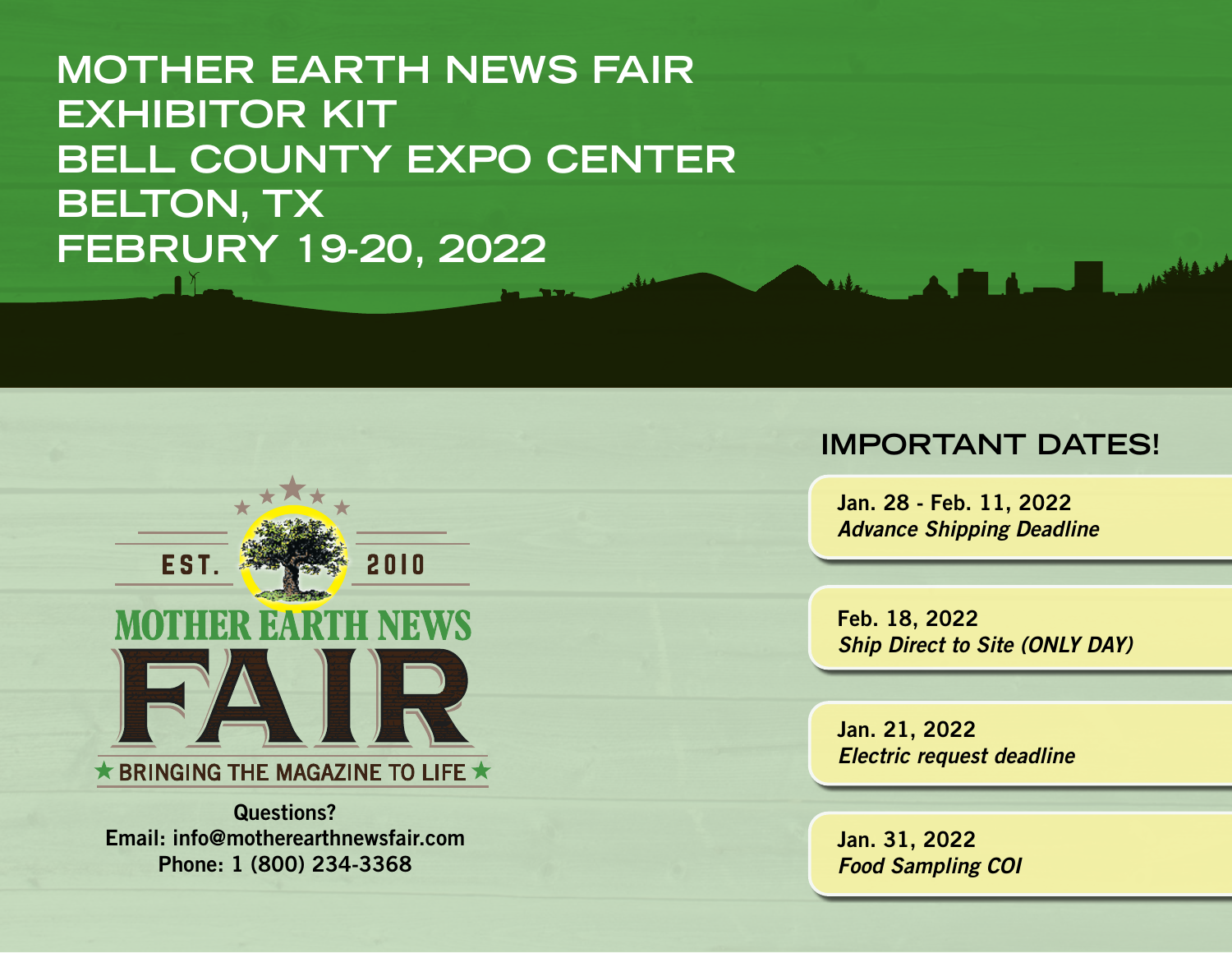#### **WHAT IS INCLUDED IN YOUR BOOTH PACKAGE?**





#### **WILL YOU NEED ANY ADDITIONAL FURNISHINGS?**

More than *one* table? More than *two* chairs? *Carpet* for your booth?



Additional furnishings must be ordered through our service contractor, Grady Henly Decorators.

Please fill out this [form](https://app.smartsheet.com/b/form/64b0f665e8714265ba746e98a02ffafa) and you will receive an email invitation to set up an account.

Call 806-763-3578 with any questions.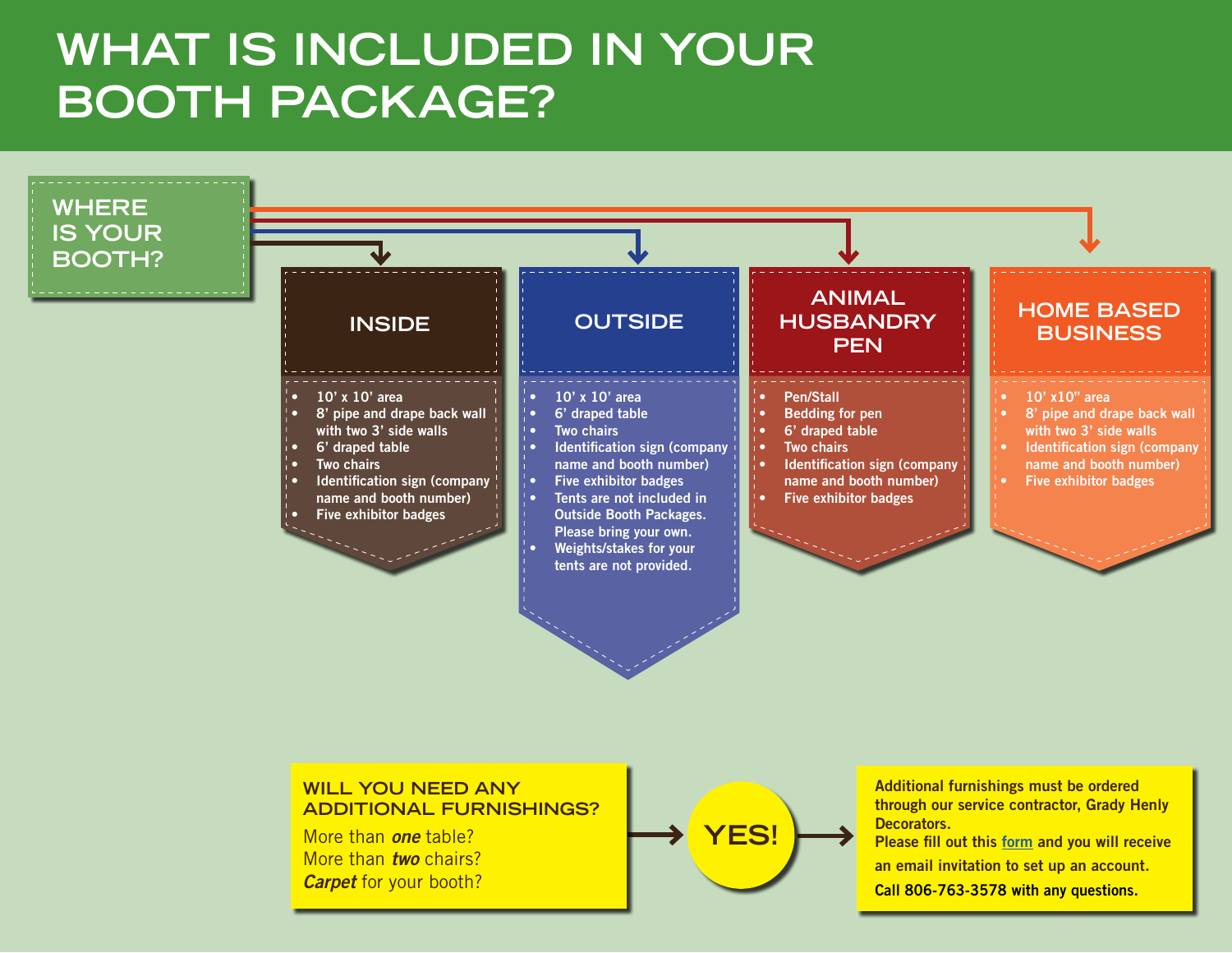### **HOW ARE YOUR BOOTH MATERIALS GETTING TO AND FROM THE VENUE?**



 CALL 806-763-3578 WITH ANY QUESTIONS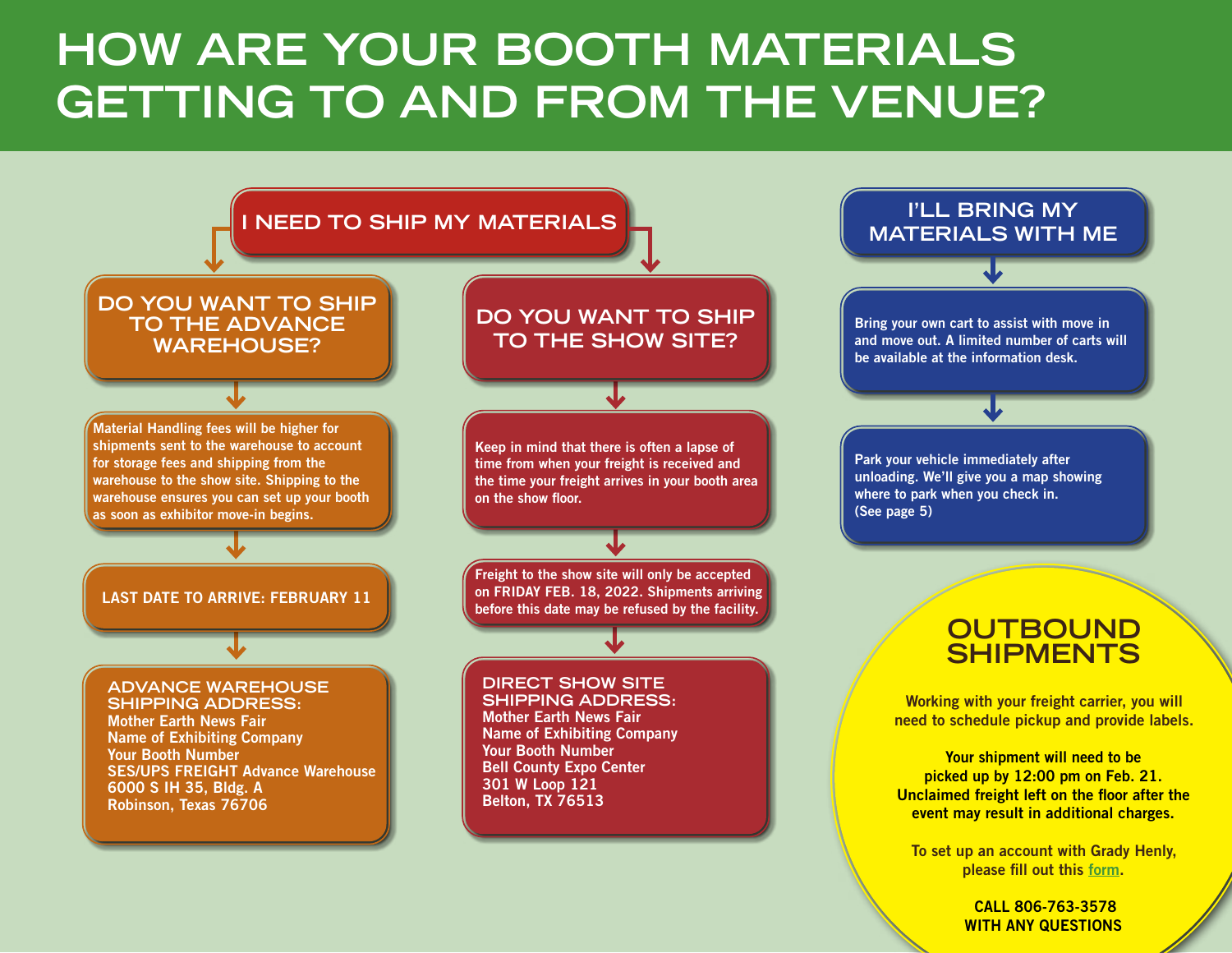# **WHAT ARE THE MOVE IN PROCEDURES?**



From Waco: Get on I-35 S from N 18th St. Follow I-35 S to Interstate 35 Frontage Rd/S Main St in Belton. Take exit 292 from I-35 S. Continue on Interstate 35 Frontage Rd/S Main St to your destination.

unloading. Please set up after you park.

#### **WHAT ARE THE HOURS OF THE FAIR?**



**FAIR HOURS: SATURDAY, FEBRUARY 19, FROM 9 A.M. - 6 P.M. SUNDAY, FEBRUARY 20, FROM 9 A.M. - 5 P.M.**

**MOVE IN HOURS: FRIDAY, FEBRUARY 18, EXPO BUILDING AND OUTSIDE BOOTHS FROM 8 A.M. - 6 P.M.**

**MOVE OUT HOURS: SUNDAY, FEBRUARY 20, FROM 5 P.M. - 8 P.M.**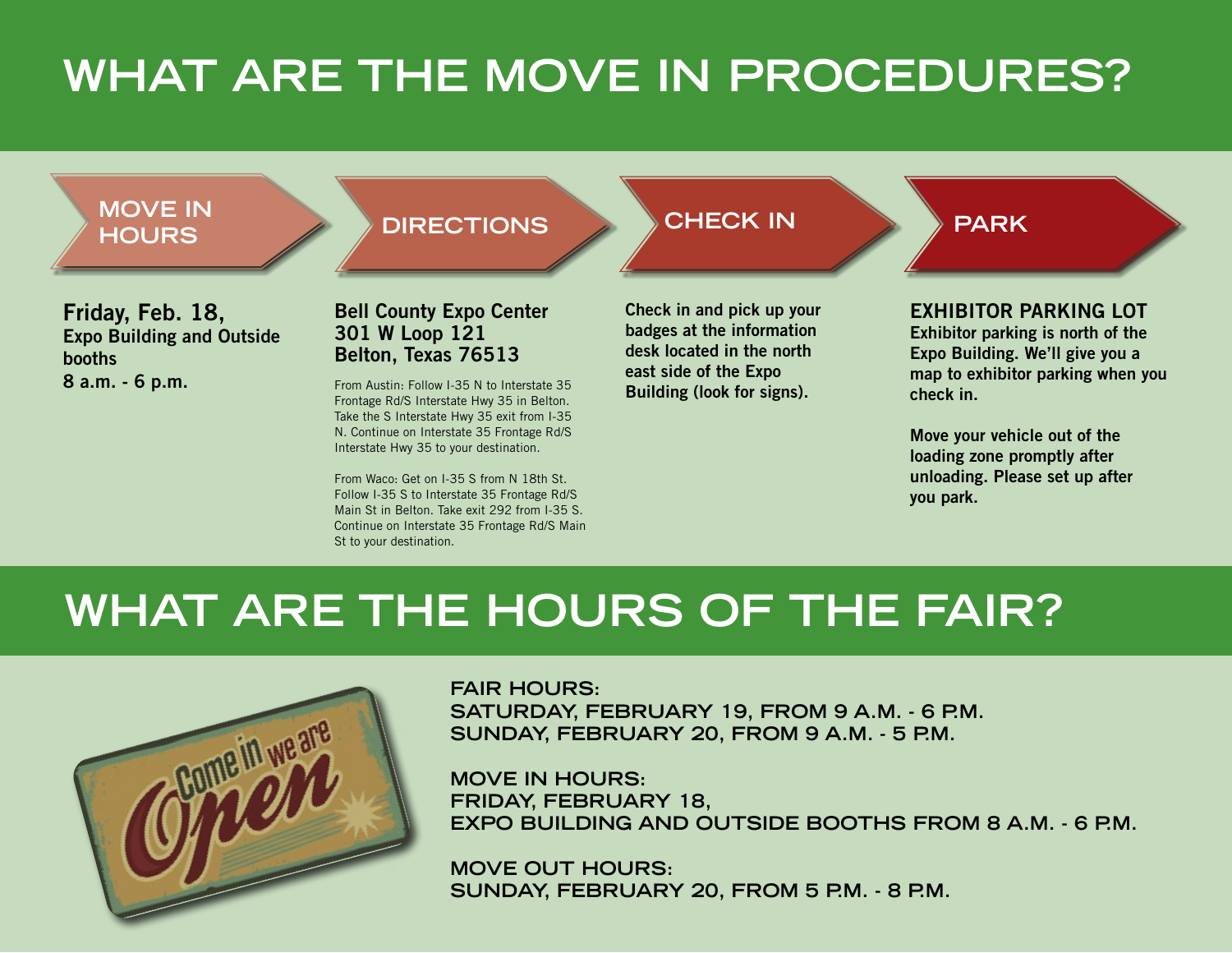## **WHAT ARE THE MOVE OUT PROCEDURES?**



#### **WHERE DO YOU PARK DURING THE FAIR?**

#### **EXHIBITOR PARKING LOT**

**Please be courteous of other exhibitors setting up and move your vehicle to exhibitor parking after you unload. Exhibitor vehicles will only be permitted in the attendee parking lots on Friday. On Saturday morning, park your vehicle in exhibitor parking on the north side of the Expo Building. We'll give you a map to exhibitor parking when you check in.** 

**Please do not park in the Attendee parking lots during Fair hours. We need all of this parking for your customers!**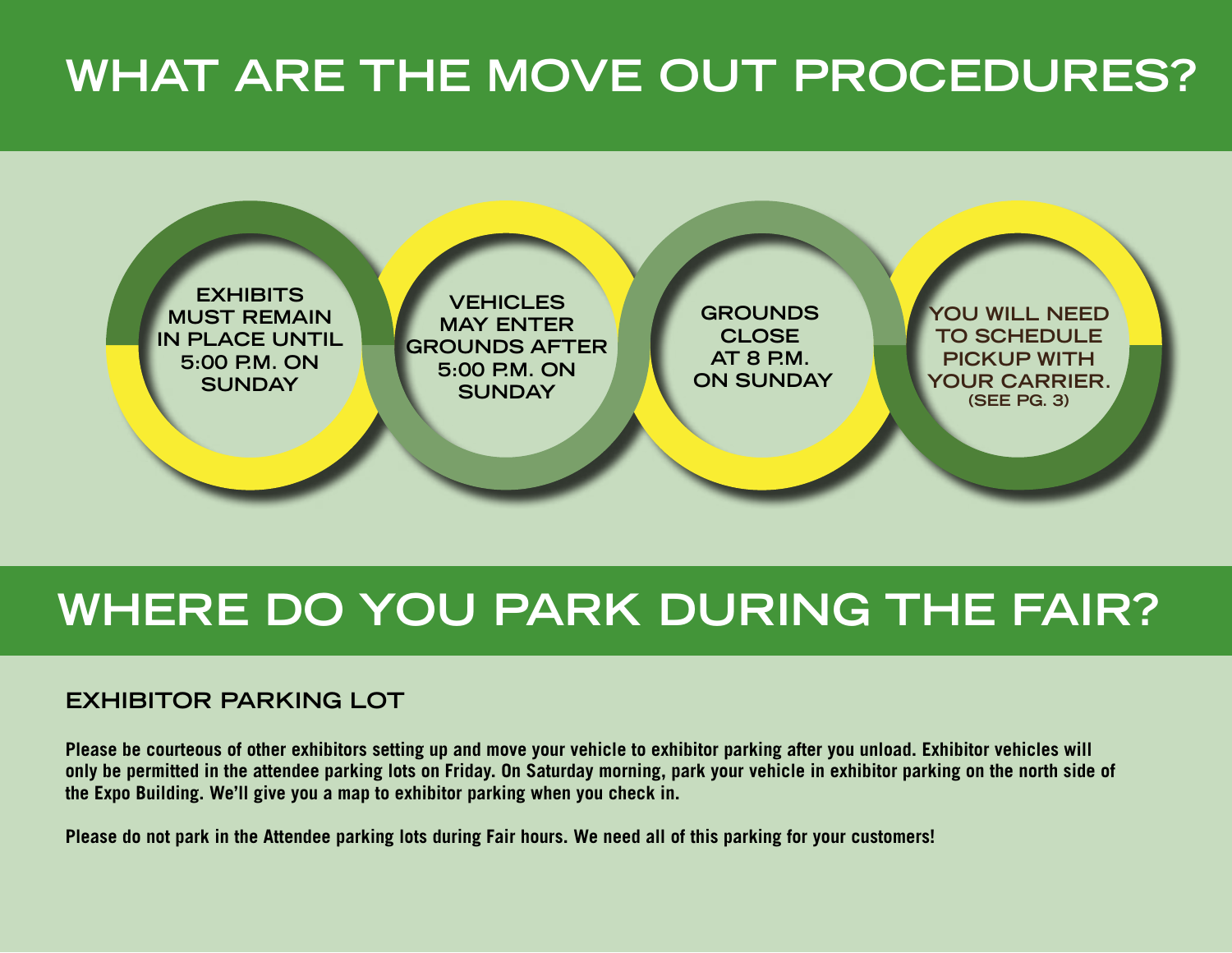## **DO YOU NEED ELECTRICITY?**



#### **HOW DO YOU PAY SALES TAX?**

**Most all retailers participating in the Mother Earth News Fair need to have a Sales Tax Permit. Please allow 2-3 weeks to receive your permit from the state of Texas. General Information can be found at the Texas Comptroller of Public Accounts' website. The fastest way to apply for a Sales Tax permit is through the Comptroller's Tax Application page: https://www.comptroller.texas.gov/taxes/sales/**

**The application page also lists the few situations that may not require a Sales Tax Permit.**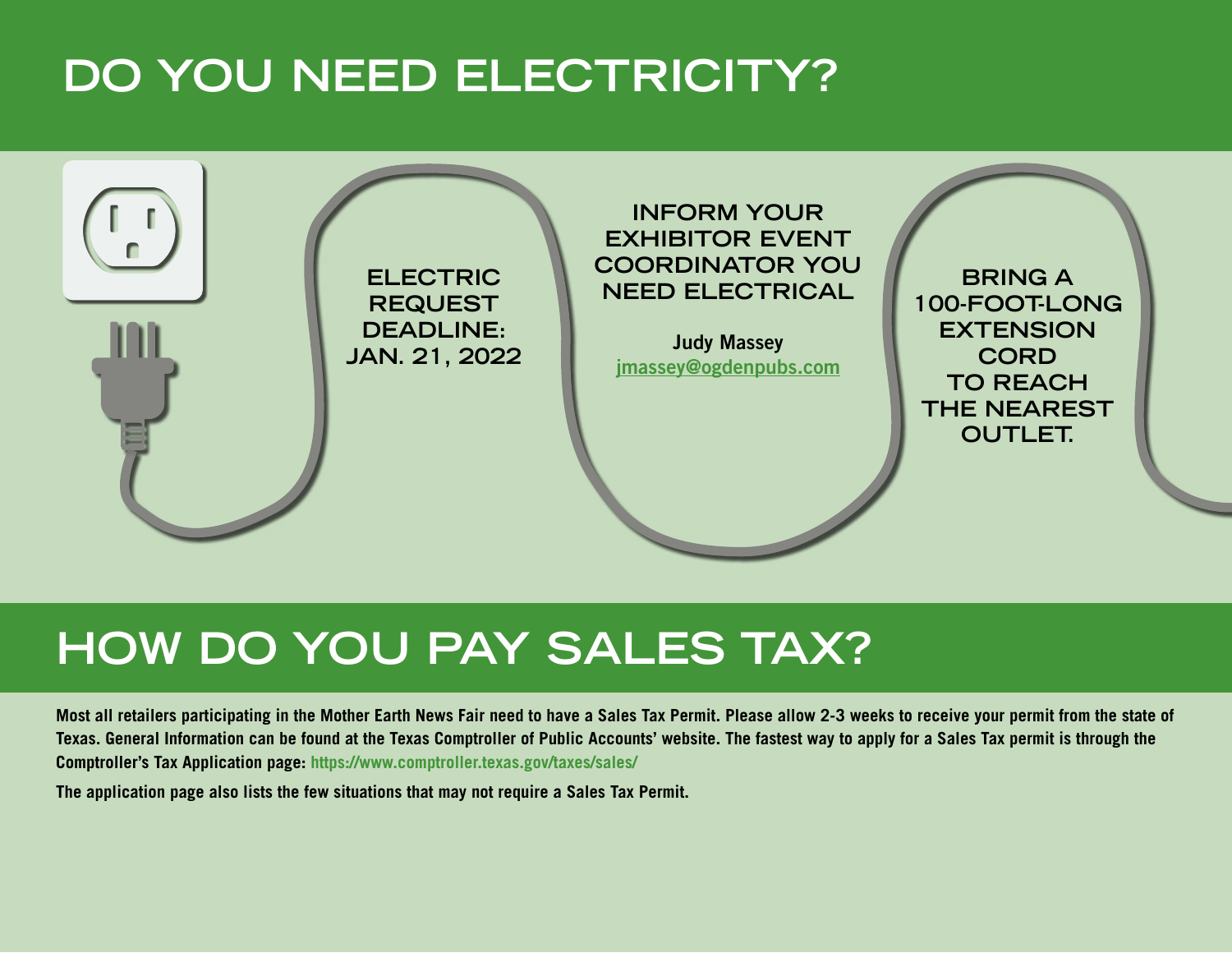# **WILL YOU BE SAMPLING FOOD?**

Exhibitors that wish to sample food or beverages must submit a Certificate of Insurance (COI) form unless food is factory-sealed when sample is given. Ogden Publications, Inc. requires that the form specifies a minimum limit of \$1,000,000 and names Mother Earth News as additional insured.

COI must read: Ogden Publications, Inc, d/b/a Ogden Publications is named as additional insured with regard to the Mother EARTH News FAIR, February 19-20, 2022.

Submit Certificate of Insurance by Sept. 24, 2021.

Ogden Publications 1503 SW 42nd St. Topeka, KS 66609 Fax: 785-274-4453 Phone: 785-274-4441 Email: info@ogdenpubs.com

Exhibitors must follow Texas food regulations and rules. For more information, including the Texas Health and Safety Code, please check the Texas Department of State Health Email: info@ogdenpubs.com<br>
Exhibitors must follow Texas food regulations and rules. For more information, including<br>
the Texas Health and Safety Code, please check the Texas Department of State Health<br>
Services website: h

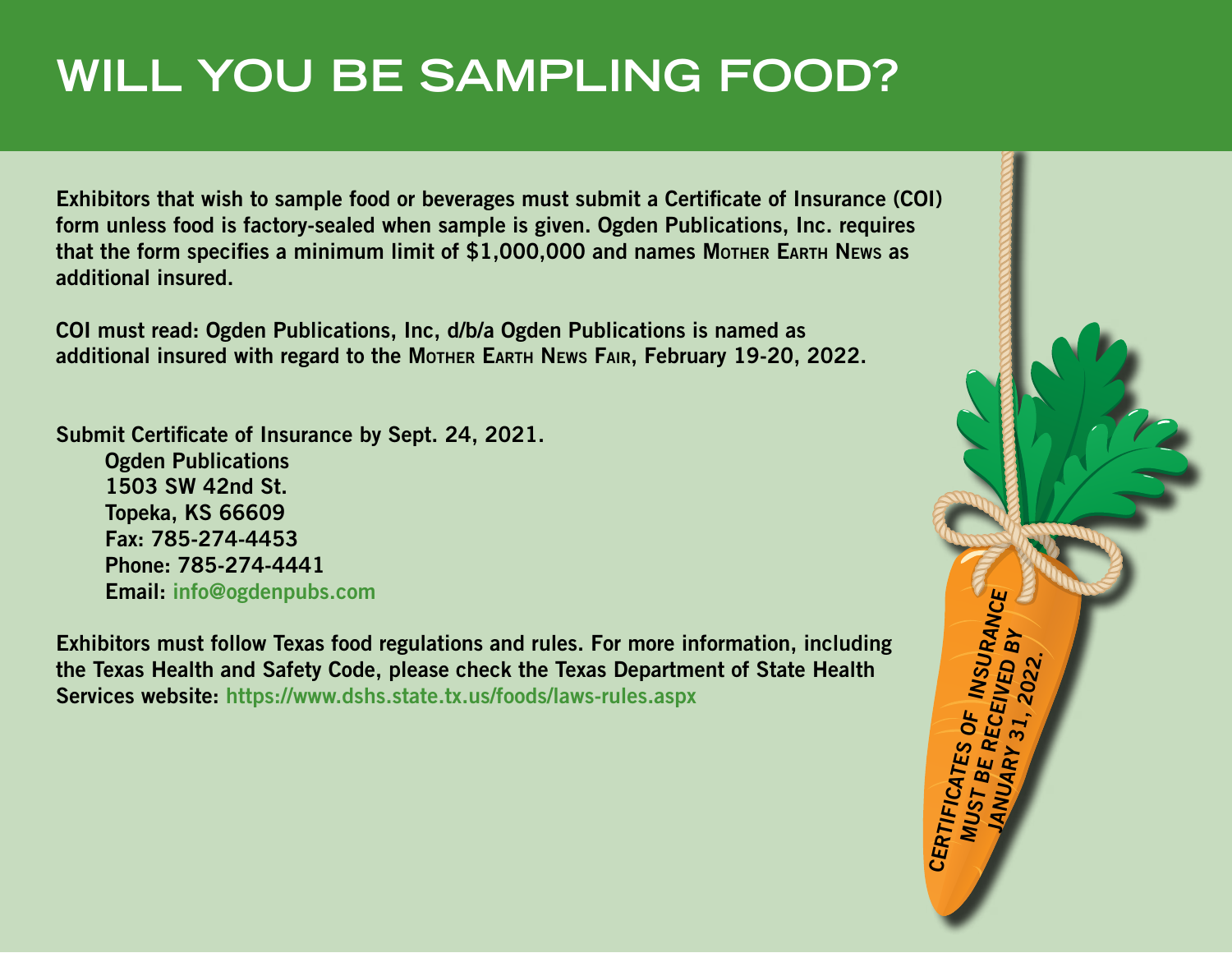#### **HOW DO YOU PLACE AN ORDER WITH OUR SERVICE CONTRACTOR?**

#### **ADDITIONAL FURNISHINGS?**

More than *one* table? More than *two* chairs? *Carpet* for your booth? *Crate* storage?





Additional furnishings must be ordered through Grady Henly Decorators.

#### **NEED ANY GRADY HENLY DECORATORS, INC.**

#### **RENTAL AND FREIGHT INFORMATION:**

Please fill out this **[form](https://app.smartsheet.com/b/form/64b0f665e8714265ba746e98a02ffafa)** to set up an account with Grady Henly.

Southwest Exposition Service (a division of Grady Henly Decorators,Inc.) is proud to have been designated as the official decoration and service contractor for the Texas Mother Earth News Fair.

To receive the **20% discount** on the order, it must be placed and payment must be received by February 13, 2022.

Your order will be on file at the Grady Henly Decorators service desk at the Fair.

Grady Henly Decorators looks forward to being of service to you. If you have any questions, please give them a call at 806-763-3578, mention the upcoming Mother EARTH News FAIR, and one of their Customer Service Reps will be happy to assist you.